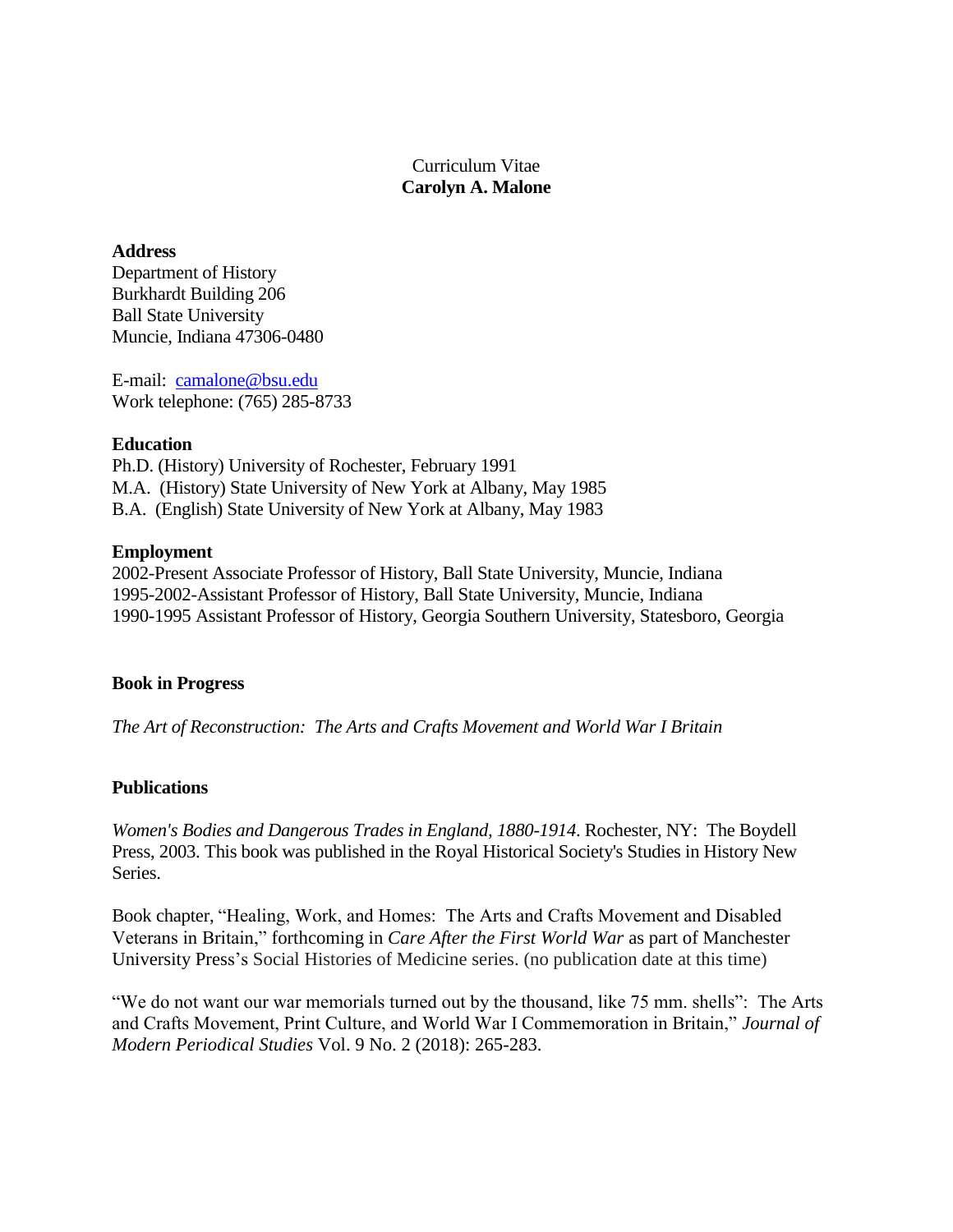"A Job Fit for Heroes? Disabled Veterans, The Arts and Crafts Movement, and Social Reconstruction in post-World War I Britain." *First World War Studies* Vol. 4 no. 2 (October, 2013): 201-217.

"The Art of Remembrance: The Arts and Crafts Movement and the Commemoration of the British War Dead, 1916-1920." *Contemporary British History* Vol. 26 no. 1 (March 2012): 1-23.

Article on Elizabeth Leigh Hutchins in the new edition of the *Dictionary of National Biography*, Oxford University Press, (2004).

"Campaigning Journalism: the *Clarion*, *Daily Citizen*, and the Protection of Women Workers, 1898- 1912," *Labour History Review*, Vol. 67 No. 3 (December 2002): 281-297.

"Sensational Stories, Endangered Bodies: Women's Work and the New Journalism in England in the 1890s," *Albion*, Vol. 31 No. 1 (Spring 1999): 49-71.

"Gendered Discourse and the Making of Protective Labor Legislation in England, 1830-1914," *Journal of British Studies*, Vol. 73 No. 2 (April 1998): 166-191.

"The Gendering of Dangerous Trades: Government Regulation of Women's Work in the White Lead Trade in England, 1891-1898," *Journal of Women's History*, Vol. 8 No. 1 (Spring 1996): 1-35.

# **Keynote Address**

"We Do Not Want Ugly and Trivial Memorials: The Arts and Crafts Movement and World War One Commemoration," Midwest Conference on British Studies, University of Kentucky at Lexington, September 14-16, 2018.

# **Conference Papers**

"Let the living be the shrine of the passed": The Legacy of the Debate about World War One Commemoration," at a Twitter Conference on the "Legacies of the First World War" on September 2, 2019. This conference was co-sponsored by the University of Leeds, U.K., and the International Society for First World War Studies and it was the **first** Twitter Conference for both groups.

"Healing, Homes, and Work: The Arts and Crafts Movement and Disabled Veterans in Britain," at the "Care After the First World War" conference, University of Leeds, U.K., April 9-11, 2018.

"The Art of Reconstruction: The Arts and Crafts Movement and Post-World War I Britain," at the "Aftermath: The Cultural Legacies of World War I" conference, King's College, London, U.K., May 21-23, 2015.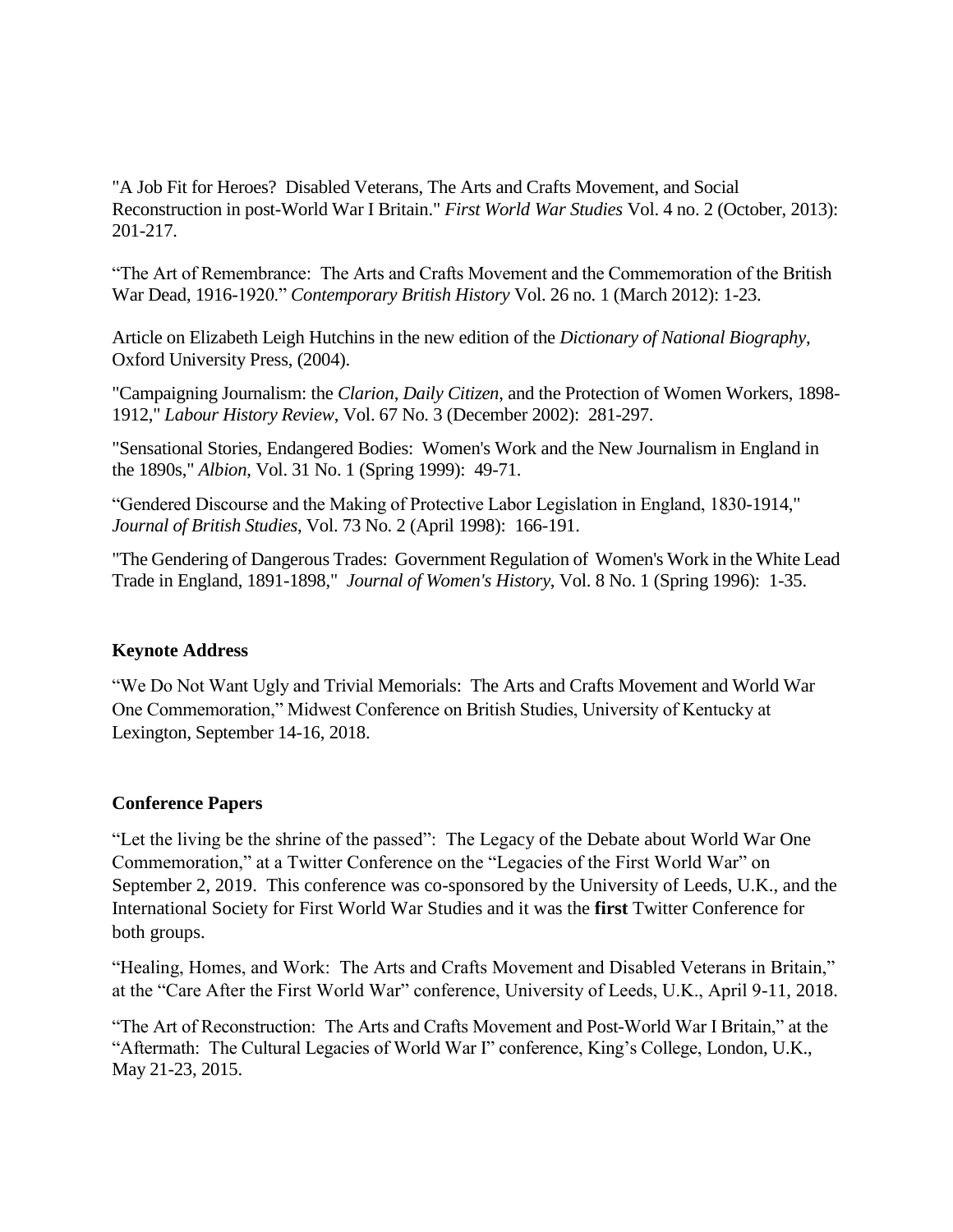"War and Remembrance: The Debate about Commemoration in World War I Britain," at the Annual Meeting of the Indiana Academy of Social Sciences, Anderson University, Indiana, October 10, 2014.

"The Arts and Crafts Aesthetic and Memorials for the Fallen in World War I Britain," presented at the "War in the Visual Arts" Conference, University College Cork, Cork, Ireland, September12-14, 2013.

"The Arts and Crafts Movement and Disability in Post-World War I Britain," presented at the Annual Meeting of the Indiana Academy of Social Sciences, Indiana University Northwest, Gary, October 12, 2012.

"A Job Fit for Heroes? The Arts and Crafts Movement and Disability in Post-World War I Britain," presented at Disability History: Theory and Practice, San Francisco State University, July 31-August 3, 2008.

"Memorials for the Fallen: The Arts and Crafts Movement and the Commemoration of the British War Dead, 1916-1919," presented at Justifying War: Propaganda, Politics and War in the Modern Age, University of Kent, Canterbury, United Kingdom, July 8-10, 2008.

"Sweated Women Workers on Display: The 1906 Sweated Industries Exhibition in London," presented at the Symposium: New Research into the History of National and International Exhibitions, Festivals, and World's Fairs, Victoria and Albert Museum, London, United Kingdom, March 4, 2005.

"Women on Display: The *Daily News* and the 1906 Sweated Industries Exhibition in London," presented at the North American Conference on British Studies, Baltimore, Maryland, November 8- 10, 2002.

"A Critique of Consumer Culture: The *Daily News'* 1906 Sweated Industries Exhibition," presented at the Annual Meeting of the Indiana Academy of Social Sciences, Richmond, Indiana, October 18, 2002

"Protecting the Future of the Race: Medical Discourse on Women's Work in England, 1900-1914," presented at the Southern Conference on British Studies, Fort Worth, Texas, November 6-9, 1999.

"Government by Journalism: Women's Work, the New Journalism, and the Making of Dangerous Trades Regulations in the 1890s," presented at the Thirtieth Annual Conference of the Research Society for Victorian Periodicals, Vancouver, British Columbia, July 21-22, 1998.

"Sensational Stories of Women's Work and Sexual Danger in England, 1880-1914", presented at the North American Conference on British Studies, Pacific Grove, California, October 31-November 2, 1997.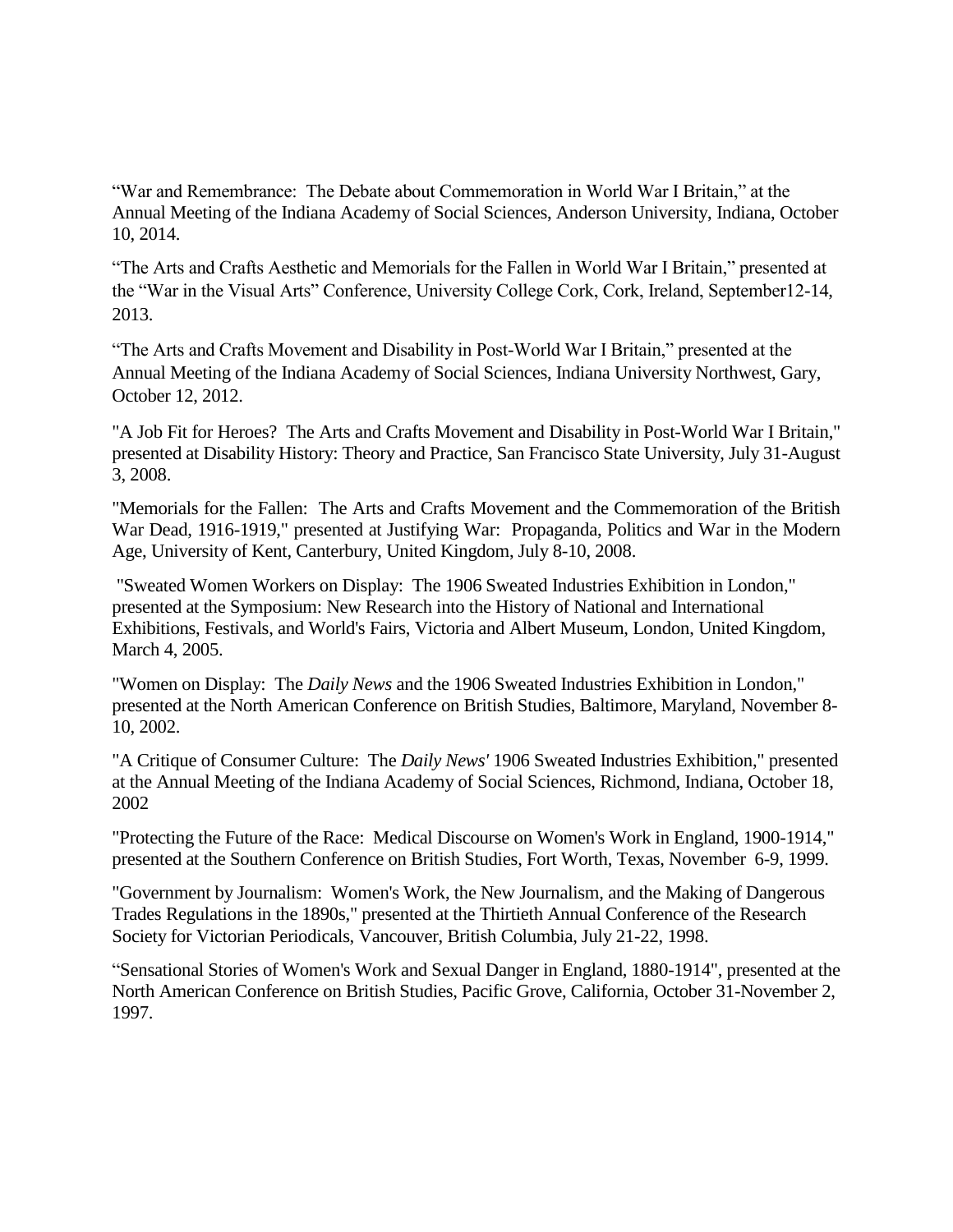"Lead Poisoning is a "Woman's Problem"? Medical Men, Gender, and Lead Poisoning in England, 1850-1914", presented at the Nineteenth Annual North American Labor History Conference, Wayne State University, Detroit, Michigan, October 23-25, 1997.

"Protecting Women?: Gender, Motherhood, and the Making of Dangerous Trade Regulations in the Pottery and White Lead Trades in England, 1891-1914", presented at the Tenth Annual Conference on the History of Women, Chapel Hill, North Carolina, June 7-9, 1996.

"Gender, Work, and the State: Government Regulation of Women's Work in the White Lead Trade in England, 1891-1898," presented at the Sixteenth Annual North American Conference on Labor History, Wayne State University, Detroit, Michigan, October 27-29, 1994.

"The Discourse of Danger: Protective Labor Legislation in England, 1891-1914," presented at the Annual Conference of the Mid-Atlantic Conference on British Studies, New York, April 8-9, 1994.

"Death in the Workshops: Women's Work in the White Lead Trade in England,1891-1900," presented at the Annual Conference of the Upstate New York Women's History Organization, State University of New York at Oswego, Oswego, New York, March 1990.

"Dangerous Trades for Women: Protective Labor Legislation in England, 1891-1900," presented at the Annual Conference of the New York State Association of European Historians, Niagara University, Niagara, New York, September 1990.

# **Professional Conferences**

Panel Chair, North American Conference on British Studies, Washington, D.C., October 5-8, 1995.

# **Invited Presentations**

"Mourning and Memorials: The Debate about Memorials for the Fallen in World War I Britain," Annual Lecture Series, Department of History, Ohio University, Athens, Ohio, March 27, 2013.

Invited speaker, Lunch on Books series, sponsored by the Ball State University Women and Gender Studies Program. March 21, 2001. My talk entitled "Lives of Women in Nazi Germany," was based on Marion Kaplan's *Between Dignity and Despair: Jewish Life in Nazi Germany* (published in 1998).

Invited speaker, "Sensational Stories of Endangered Bodies: Women's Work and the New Journalistic Press in London in the 1890s," at the School of Humanities Research Seminar, Westminster College, Oxford, England, February 24, 1999.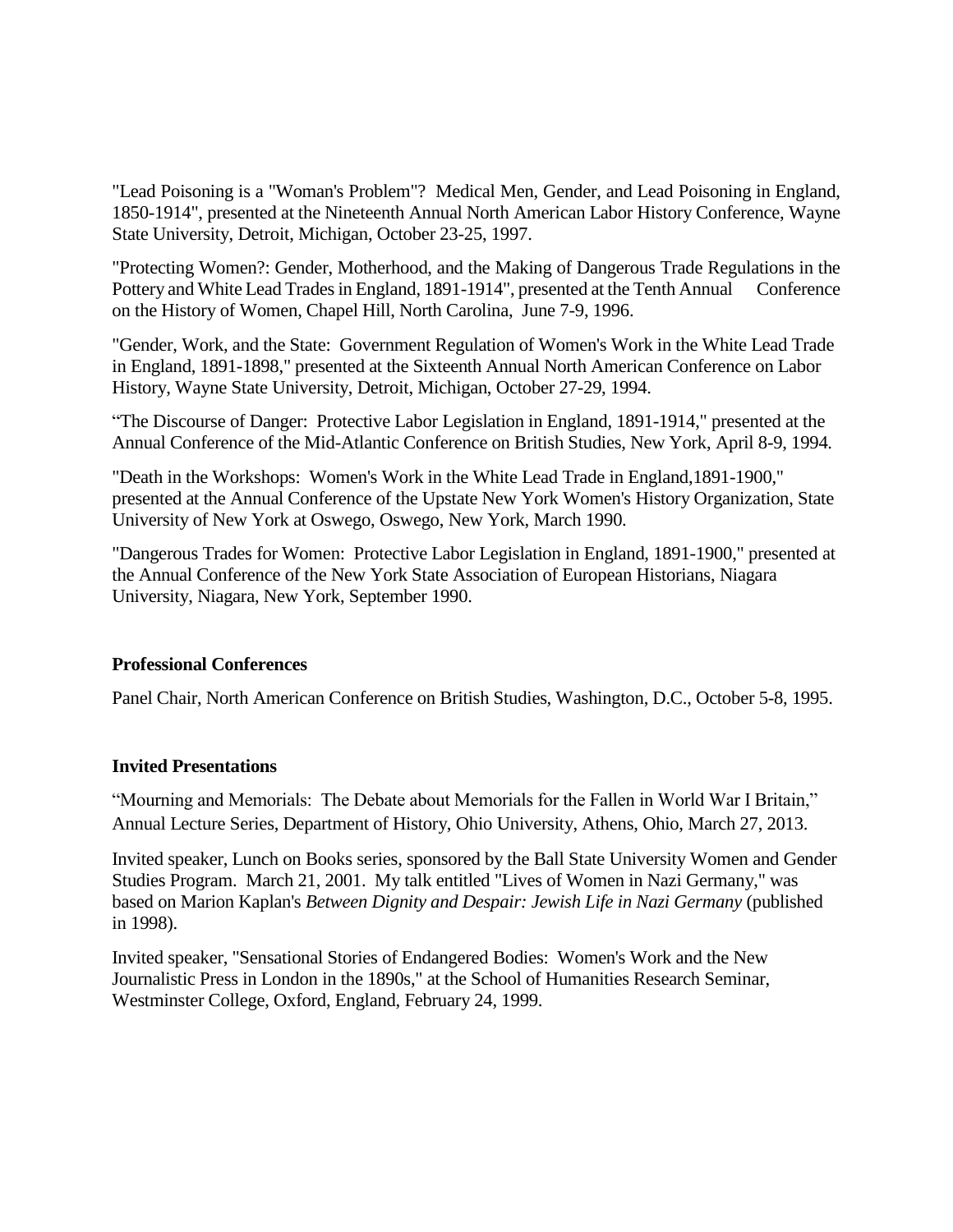Invited speaker, "Gendered Discourses and the Making of Protective Labor Legislation in England, 1830-1914," History Department, The University of Tennessee at Knoxville, March 20, 1995.

Invited speaker, "Sex and the British Empire," History Department, The University of Tennessee at Knoxville, March 21, 1995.

### **Book Reviews**

Review of *The Silent Morning: Culture and Memory after the Armistice*. Edited by Trudi Tate and Kate Kennedy. Review published in *The Journal of Military History*, Vol. 80 No. 4 (October 2016).

Review essay of Susie Steinbech, *Women in England: A Social History, 1760-1914* and Tammy C. Whitlock, *Crime, Gender and Consumer Culture in Nineteenth-Century England*, in the *Journal of Victorian Culture*, 12.1 (Spring 2007).

Michelle Tusan, *Women Making News: Gender and the New Journalism*, posted on *H-Albion*, May 11, 2006.

Marjorie Levine-Clark, *Beyond the Reproductive Body: The Politics of Women's Health and Work in Early Victorian England*, *The American Historical Review*, Vol. 110 No. 1 (February 2005).

Patricia Greenwood Harrison, *Connecting Links: The British and American Suffrage Movement, 1900-1914*, *Albion*, Vol. 33 No. 3 (December 2001).

### **Grants/Fellowships**

Aspire International Travel Grant, Ball State University, Spring 2018 Aspire International Travel Grant, Ball State University, Spring 2015 President's Travel Fund Grant, Ball State University, Spring 2015 Aspire International Travel Grant, Ball State University, Fall 2013 President's Travel Fund Grant, Ball State University, Fall 2013 Westminster Scholar, Westminster College, Oxford, United Kingdom, 1999 New Faculty Grant, Ball State University, 1996 Faculty Research Grant, Georgia Southern University, 1992

### **Teaching Awards/Recognitions**

Accessible Teacher Award, Disability Services, Ball State University, 2021 Lawhead Award for Teaching in General Studies, Ball State University, 2009 Finalist, Excellence in Teaching Award, Ball State University, (nominated in 2008 for 2009 award)